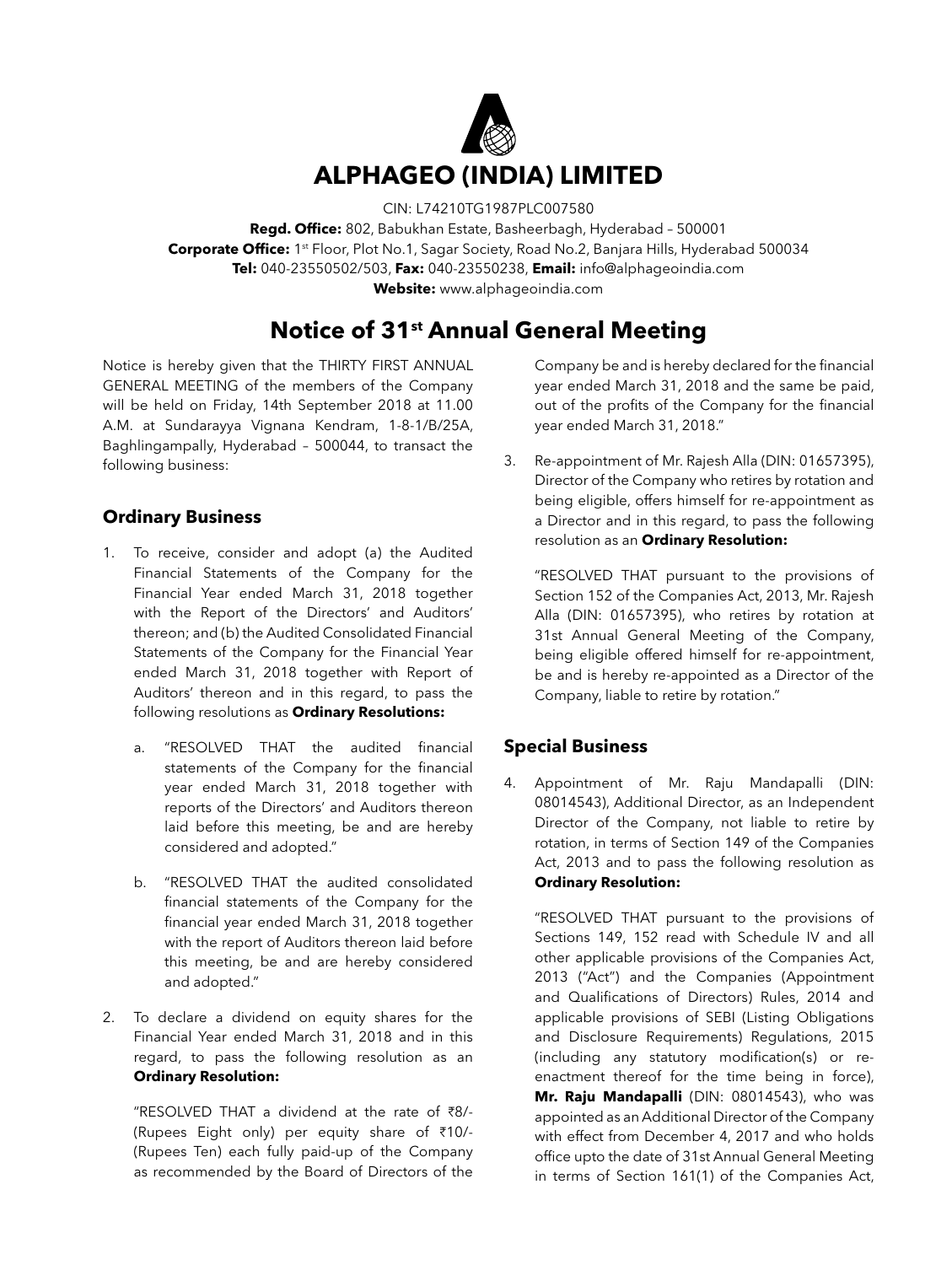2013 and the Article of Association of the Company and being eligible for appointment in respect of whom the Company has received a notice in writing under Section 160 of the Companies Act, 2013 from a member proposing his candidature for the office of the director of the Company, be and is hereby appointed as an Independent Director of the Company, not liable to retire by rotation, to hold office for a term of five consecutive years upto December 3, 2022.

RESOLVED FURTHER THAT pursuant to the provisions of Sections 149, 197, 198 and any other applicable provisions of the Companies Act, 2013 and the Rules made there under (including any statutory modification(s) or re-enactment thereof for the time being in force), **Mr. Raju Mandapalli** (DIN:08014543) be paid such fees and remuneration and profit related commission, if any as the Board and Nomination and Remuneration Committee of the Board may approve from time to time and subject to such limits, prescribed or as may be prescribed from time to time."

5. Re-appointment of **Mrs. Savita Alla** (DIN: 00887071) as Joint Managing Director of the Company and to fix her remuneration and to pass the following resolution as **Ordinary Resolution:**

"RESOLVED THAT pursuant to the provisions of Sections 196, 197, 198, 203 and all other applicable provisions of the Companies Act, 2013("Act") and the relevant rules made thereunder (including any statutory modification or re-enactment thereof for the time being in force) read with Schedule V of the Act, approval of the Members be and is hereby accorded for **the re-appointment of Mrs. Savita Alla (DIN: 00887071), as Joint Managing Director of the Company** for a period of **THREE** years, with effect from May 25, 2018 on the terms and conditions including remuneration, as set out in the Statement annexed to the Notice convening this Meeting, with liberty to the Board of Directors (hereinafter referred to as the "Board" which term shall be deemed to include Nomination and Remuneration Committee of the Board) to alter and vary the terms and conditions of the said reappointment and/or remuneration as it may deem fit and as may be accepted to Mrs. Savita Alla, subject to the same not exceeding the limits specified under Section 197 readwith Schedule V to the Companies Act, 2013 or any statutory modification(s) or reenactment thereof.

RESOLVED FURTHER THAT the Board or a committee thereof be and is hereby authorised to do all acts and take all such steps as maybe necessary, proper or expedient to give effect to foregoing resolution."

By Order of the Board

Hyderabad **Deepa Dutta**

06.08.2018 Company Secretary

## **NOTES:**

- 1. An explanatory statement pursuant to Section 102(1) of the Companies Act, 2013 in respect of special businesses to be transacted at the Meeting is annexed hereto.
- 2. A Member entitled to attend and vote at the Annual General Meeting ("AGM") is entitled to appoint a Proxy to attend and vote instead of himself and the Proxy need not be a Member of the Company. The instrument of proxy in order to be valid must be deposited at the Corporate Office of the Company duly completed, stamped and signed, not less than FORTY EIGHT (48) hours before the commencement of the meeting.

A person can act as a proxy on behalf of members not exceeding fifty and holding in the aggregate not more than ten percent of the total share capital of the Company carrying voting rights. However, a member holding more than ten percent of total share capital of the Company carrying voting rights may appoint a single person as proxy and such person shall not act as a proxy for any other person or shareholder.

- 3. Proxy Form, Attendance Slip and the route map of the venue of the Meeting are annexed hereto.
- 4. Corporate Members intending to depute their authorized representatives are requested to send to the Company a duly certified copy of the Board resolution together with the specimen signatures of representative authorised under the said resolution to attend the meeting and to vote on their behalf at the meeting.
- 5. The Company is providing facility for voting through remote e-voting on the business set out in the Notice. Information and Instructions including details of user id and password relating to e-voting are annexed hereto. Once the vote on a resolution is cast by member, whether partially or otherwise, the member shall not be allowed to change it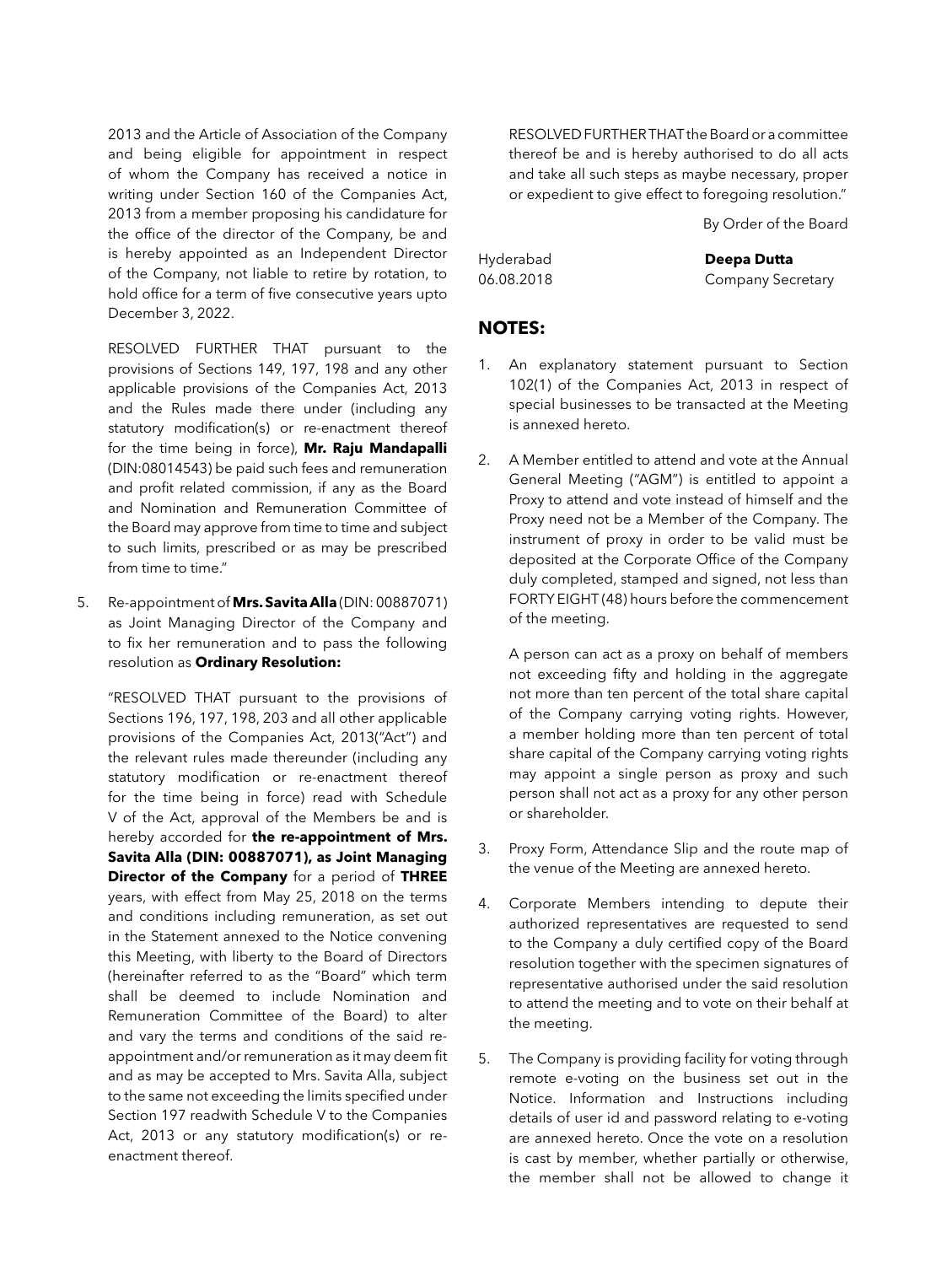subsequently or cast the vote again. The members who have cast their votes by using remote e-voting may also attend the Meeting but shall not be entitled to cast their vote(s) again at the meeting.

- 6. Members/proxies are requested to bring the attendance slips duly filled in for attending the meeting and bring their copies of the Annual Report to the meeting. Members who hold shares in dematerialized form are requested to write their client ID and DP ID numbers and the number of shares held and those who hold shares in physical form are requested to write their Folio Number and number of shares held in the attendance slip for attending the meeting. In case of Joint holders attending the meeting, only such joint holder who is higher in the order of names will be entitled to vote.
- 7. During the period beginning 24 hours before the time fixed for the commencement of the meeting and ending with the conclusion of the meeting, a member would be entitled to inspect the proxies lodged with the company, at any time during the business hours of the company, provided that not less than three days of notice in writing is given to the company.
- 8. All documents referred to in the Notice and Explanatory Statement are open for inspection at the Corporate Office of the Company between 11:00 AM to 1:00 PM on all working days other than Saturdays till the date of AGM.
- 9. M/s. Karvy Computershare Private Limited, Karvy Selenium, Tower B, Plot 31-32, Gachibowli, Financial District, Nanakramguda, Serilingampally, Hyderabad- 500032 acts as the Company's Registrar and Share Transfer Agent for both manual and electronic form of shareholding. All correspondence relating to shares, including Change in Address, Updation of PAN and Bank Particulars should be addressed directly to them. In respect of shares held in Electronic form, shareholders may send requests or correspond through their respective Depository Participants.
- 10. Non-Resident Indian Shareholders are requested to inform the Registrars M/s. Karvy Computershare Private Limited immediately:
	- a. The change in the Residential Status on return to India for permanent settlement.
	- b. The particulars of the Bank Account maintained in India with complete name, branch, account

number and address of the Bank, if not furnished earlier.

- 11. Members holding shares in single name and physical form are advised to make nomination in respect of their shareholding in the company. Shareholders desirous of making nominations are requested to send their request (which will be made available on request) to the Registrar & Share Transfer Agent M/s. Karvy Computershare Private Limited.
- 12. Members desiring to seek any information on the financial statements are requested to write to the Company at an early date to enable compilation of information.
- 13. The Securities and Exchange Board of India has mandated the submission of Permanent Account Number (PAN) by every participant in securities market. Members holding shares in electronic form are, therefore, requested to submit their PAN to their Depository Participants with whom they are maintaining their DMAT accounts. Members holding shares in physical form can submit their PAN to the Registrar & Share Transfer Agent.
- 14. The Securities and Exchange Board of India has mandated the transfer of securities to be carried out in dematerialized form only **w.e.f. December 5, 2018.** Members holding shares in physical form are, therefore, requested to submit with the Company's Registrar and Share Transfer Agent, an application along with the necessary documents to get their shares dematerialized through their Depository Participants.
- 15. In pursuance of **Go Green Initiative** of Ministry of Corporate Affairs, Members are urged to register/ update their email addresses with Depository Participant or with the Registrar and Share Transfer Agent of the Company, as applicable, to receive all communication including Annual Report, Notices, circulars, etc. from the Company in electronic mode.
- 16. Closure of Register of Members and Dividend:
	- a) The Company has notified that Register of Members shall remain closed from 5<sup>th</sup> September, 2018 to 13<sup>th</sup> September, 2018 (both days inclusive) for determining the names of the Members eligible for dividend, if approved, on equity shares.
	- b) The dividend on equity shares, as recommended by the Board of Directors, if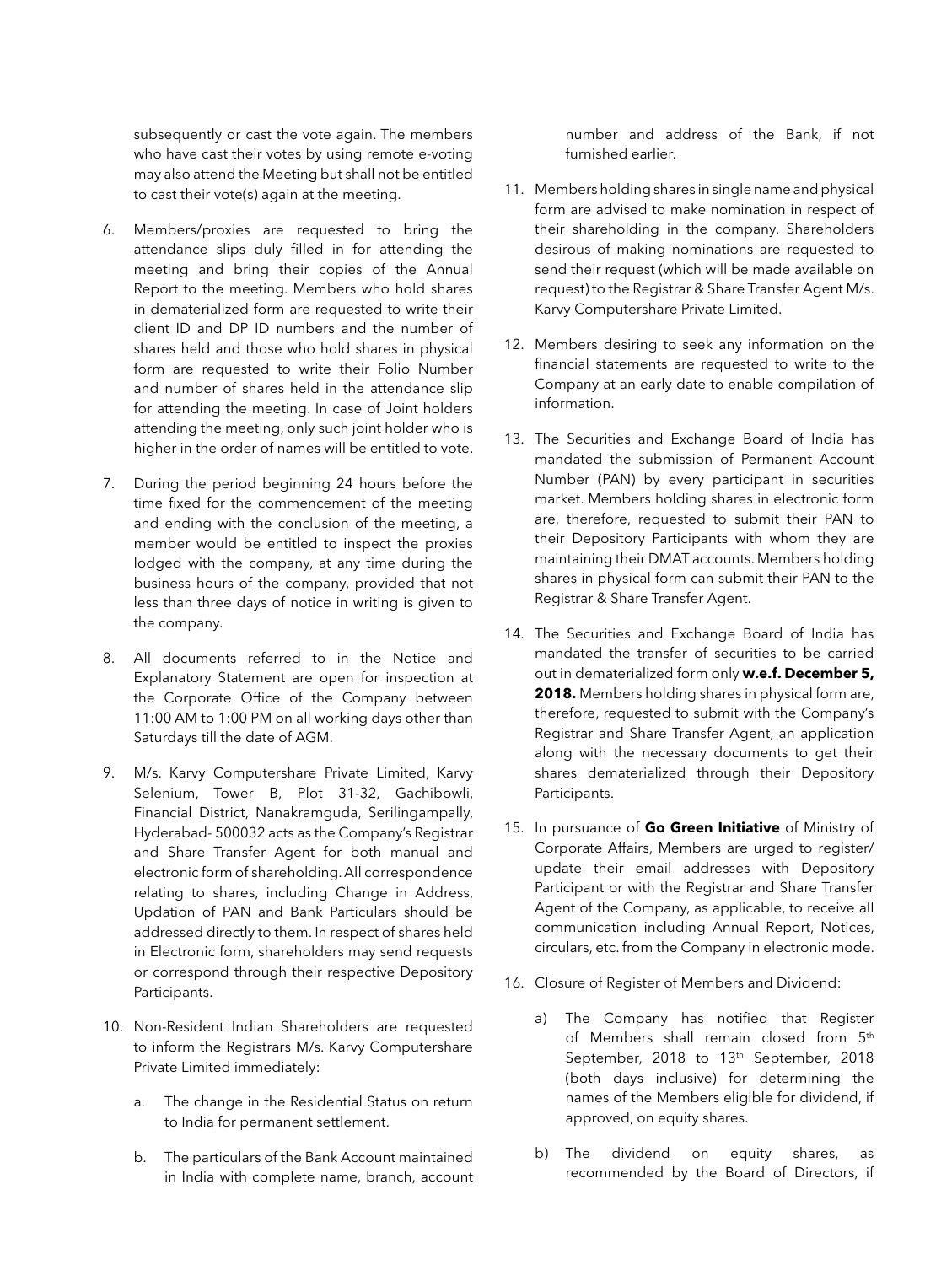declared at the Annual General Meeting, will be paid to those shareholders whose name appears in Register of Members as on  $4<sup>th</sup>$ September, 2018. In respect of shares held in Electronic Form, the dividend will be paid on the basis of particulars of beneficial ownership furnished by the Depositories for this purpose.

17. Remittance of Dividend:

The payment of dividend to the Members will be made using electronic mode of payment such as Electronic Clearance Service (ECS)/NEFT/RTGS etc. Accordingly, members holding securities in DMAT mode are requested to update their bank account details with their depository participants. Members holding securities in physical form may send their request for updating bank account details to the Company's Registrar & Share Transfer Agent, Karvy Computershare Private Limited.

18. Unclaimed dividend for the years 2010-11, 2013-14, 2014-15, 2015-16 and 2016-17 are held in separate Bank accounts.

Members whose dividends remain unclaimed, are requested to either correspond with the Company at its Corporate Office or the Company's Registrars & Share Transfer Agents (M/s. Karvy Computershare Private Limited). Members are requested to note that dividends not encashed or claimed within seven years from the date of declaration of the Dividend, will be transferred to the Investor Education and Protection Fund of Government of India as per Section 124(5) of the Companies Act, 2013. In view of this, members are advised to send their requests to the Company or our Registrars for revalidation of the warrants and encash them before the due dates as listed below:

| <b>Financial year ended</b> | <b>Date of Declaration</b> | Due date   |
|-----------------------------|----------------------------|------------|
| March 31, 2011              | 23-09-2011                 | 22-09-2018 |
| March 31, 2014              | 26-09-2014                 | 25-09-2021 |
| March 31, 2015              | 28-09-2015                 | 27-09-2022 |
| March 31, 2016              | 29-09-2016                 | 28-09-2023 |
| March 31, 2017              | 29-09-2017                 | 28-09-2024 |

- 19. Pursuant to the provisions of Investor Education and Protection Fund (Accounting, Audit, Transfer and Refund) Rules, 2016, notified by the Ministry of Corporate Affairs, the companies are required to transfer the shares in respect whereof the dividends remain unpaid /unclaimed for a period of seven consecutive years to the demat account of IEPF Authority. The details of shares transferred to IEPF are displayed on the website of the Company at http://www.alphageoindia.com/pdf/Shares%20 transferred%20to%20IEPF.pdf. The shareholders whose shares are transferred to the IEPF Authority can claim their shares from the Authority by following the Refund Procedure as detailed on the website of IEPF Authority http://iepf.gov.in/IEPFA/ refund.html.
- 20. The requirement to place the matter relating to the appointment of auditors for ratification by the members at every annual general meeting has done away vide Notification dated May 7, 2018 issued by

the Ministry of Corporate Affairs, Government of India. Consequently, no resolution is proposed for ratification of the appointment of the Auditors who were appointed in 30<sup>th</sup> Annual General Meeting of the Company.

## 21. **The information pertaining to Director seeking reappointment at the Annual General Meeting is furnished below:**

Mr. Rajesh Alla is a graduate of Carnegie Mellon University, Pittsburgh, USA – a premier institute for Artificial Intelligence Research. He is specialised in Image Processing, Computer Vision and Robotics. He is an alumnus of Indian Institute of Management Ahmadabad and Osmania University, Hyderabad.

An engineer-entrepreneur at heart, he worked in the Robotics Institute, Carnegie-Mellon University, developing automated Printed Circuit Board inspection systems for production use. He is one of the pioneers of Automated Digitizing and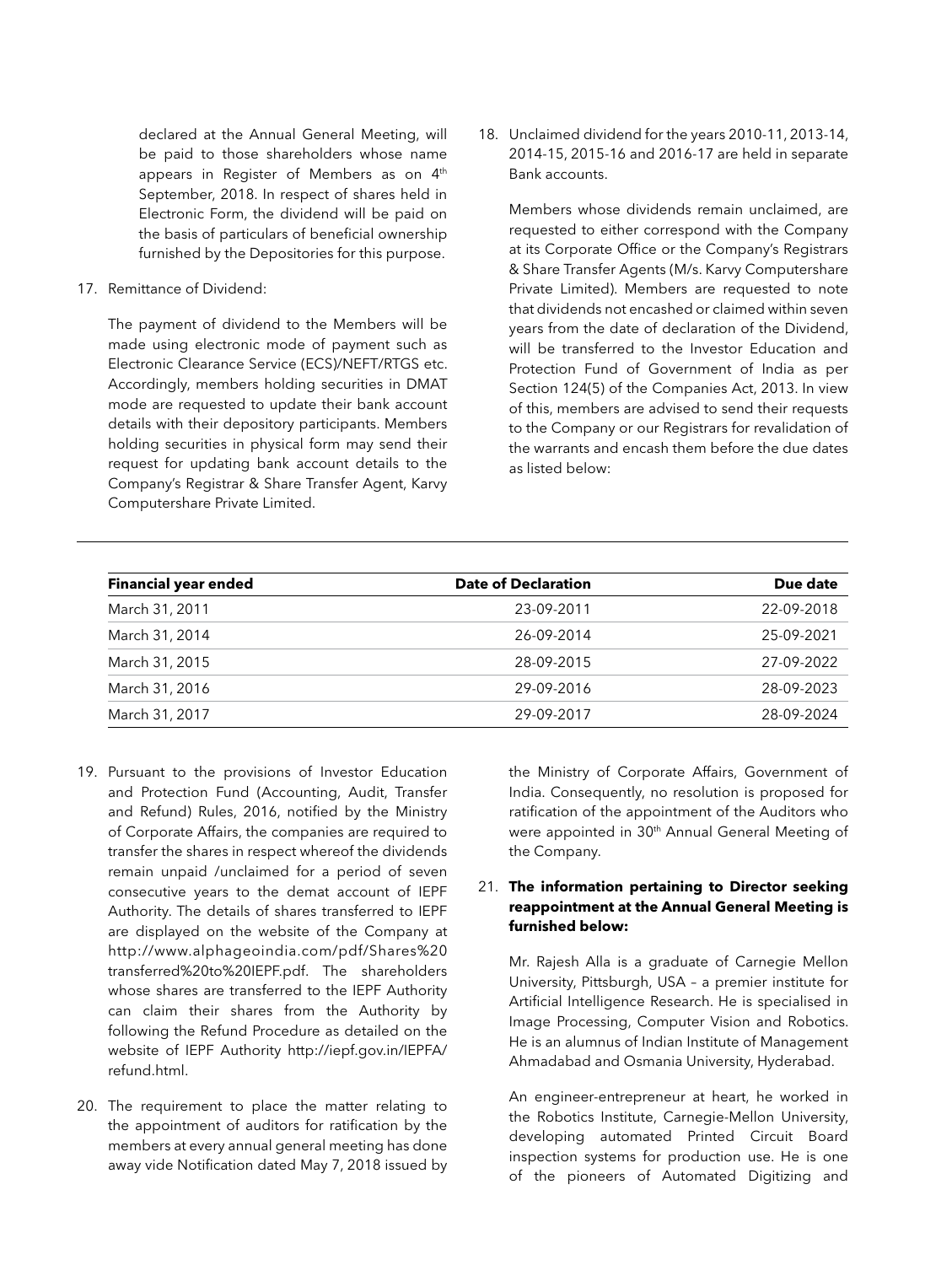Recognition of documents. He has developed numerous Pattern Recognition and Artificial Intelligence Algorithms.

Mr. Rajesh Alla is a director of the Company since 30th September, 1992. He is member of Audit Committee, Nomination and Remuneration Committee and Chairman of Stakeholders' Relationship Committee of Board of Directors of the Company.

Mr. Rajesh Alla is the Founder and Managing Director of IIC Technologies Limited and Director of IIC Geo Surveys Private Ltd, IIC Academy Private Ltd, Transducers and Controls Private Ltd and Palnadu Infrastructure Private Ltd. He is holding 1,26,567 Equity Shares of the company in his individual capacity.

Mr. Rajesh Alla is interested in the resolution set out in Item No. 3 of the Notice. Mr. Dinesh Alla, being

related to Mr. Rajesh Alla may be deemed to be interested in the said resolution.

The other relatives of Mr. Rajesh Alla may be deemed to be interested in the said resolution, to the extent of their shareholding, if any, in the Company.

Save and except the above, none of the other Directors/ Key Managerial Personnel of the Company and their relatives are, in any way, concerned or interested, financially or otherwise, in the resolution set out at Item No. 3 of the Notice.

The Board recommends the resolution set forth in Item No. 3 of the Notice for approval by the Members.

By Order of the Board

Hyderabad **Deepa Dutta** 06.08.2018 Company Secretary

## **Explanatory Statement pursuant to Section 102 of the Companies Act, 2013 for the items of business set forth in the Notice as Special Business:**

#### **Item No. 4**

Mr. Raju Mandapalli has done his graduation in Science in Botany, Geology & Chemistry from Government College, Rajahmundry and Masters in Geology from Andhra University, Waltair. He has an employment record of 37 years in Geological Survey of India in various positions from Engineer (Geology Div.) to Director General and has specialization in the fields of Mineral Investigation, Engineering Geology, Landslide Hazard Projects, etc. He has authored many technical reports, journals and publications etc in these areas.

Mr. Raju Mandapalli (DIN: 08014543) has been appointed as Additional Director of the Company by the Board on December 4, 2017 and hold office till the conclusion of 31<sup>st</sup> Annual General Meeting.

The Company has received a notice in writing pursuant to Section 160 the Act from a Member proposing the candidature of Mr. Raju Mandapalli for the office of Director of the Company.

The Company has received declarations from Mr. Raju Mandapalli confirming that:

He meets the criteria of independence as prescribed under the Act and SEBI (Listing Obligations and Disclosure Requirements) Regulations, 2015 ("Listing Regulations").

He is not disqualified from being appointed as a Director in terms of Section 164 of the Act and has given his consent to act as a Director of the Company.

In the opinion of the Board, Mr. Raju Mandapalli fulfils the conditions for his appointment as an Independent Director as specified in the Act and the Listing Regulations and he is independent of the management.

A copy of the draft letter of appointment of Mr. Raju Mandapalli as an Independent Director setting out the terms and conditions for his appointment is available for inspection by the Members at the corporate office of the Company during business hours on any working day.

Mr. Raju Mandapalli is not related to any other Director and Key Managerial Personnel of the Company.

Mr. Raju Mandapalli is interested in the resolution set out in item no. 4 of the Notice. The other relatives of Mr. Raju Mandapalli may be deemed to be interested in the said resolution of the Notice, to the extent of their shareholding, if any, in the Company.

Save and except the above, none of the other Directors/ Key Managerial Personnel of the Company and their relatives are, in any way, concerned or interested, financially or otherwise, in the resolution set out at Item No. 4 of the Notice.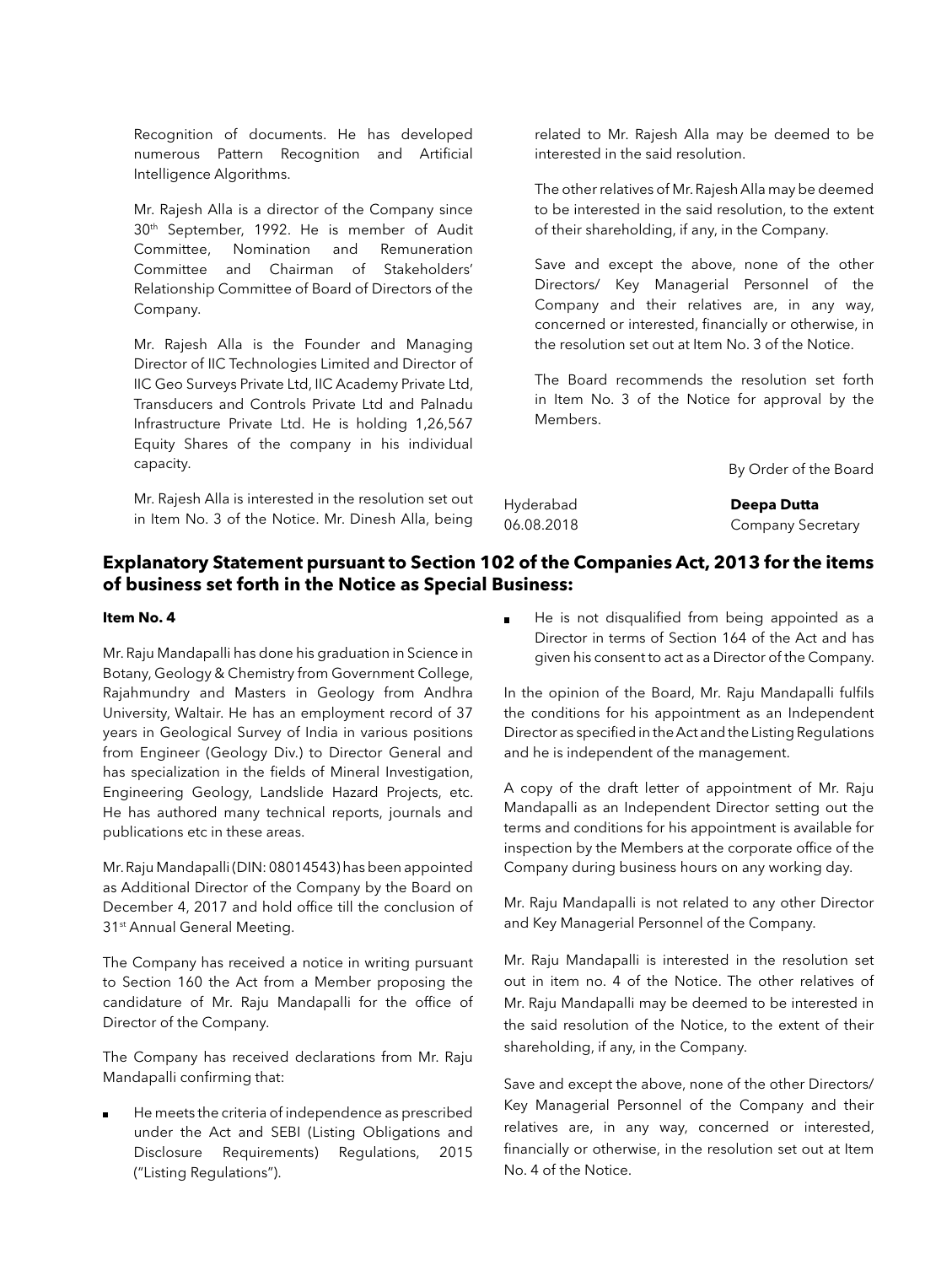The ordinary resolution as set forth in Item No. 4 of the Notice is accordingly commended for the approval of the Members.

#### **Item No. 5**

Mrs. Savita Alla is a Post Graduate in Management Studies from BITS, Pilani. She served in various Managerial Positions in corporate sector and has multifaceted experience in quality management systems, customer relationship management and entrepreneur skills.

Mrs. Savita Alla (DIN: 00887071) is Director of the Company since May 29, 2014. She has been appointed as Joint Managing Director of the Company for a tenure of 3 years on May 25, 2015 and approved by the Members as such at the Annual General Meeting held on September 28, 2015.

Mrs. Savita Alla is also Member of Corporate Social Responsibility Committee, Stakeholders Relationship Committee and Securities Issue Committee of the Board of the Directors of the Company.

Taking into consideration the job responsibilities and based on the recommendation of the Nomination and Remuneration Committee of the Board, the Board of Directors at their meeting held on May 18, 2018, accorded its approval for the reappointment of Mrs. Savita Alla as Joint Managing Director of the Company for a further period of THREE years from May 25, 2018 to May 24, 2021 at such a remuneration set out hereafter, subject to the approval of the Members at the ensuing general meeting.

#### Remuneration:

- a) Salary: Salary of  $\overline{\epsilon}3,00,000/2$  per month.
- b) Perquisites and Allowances:
	- i) **Accommodation:** House Rent Allowance @ H50,000/- per month. Reimbursement of expenses for gas, electricity and water not exceeding 5% of the salary.
	- ii) **Medical Benefits:** Reimbursement of Actual Medical Expenses for self and family not exceeding one month's salary for a year or coverage under Medical Insurance Policy of the Company.
- iii) **Personal Accident Insurance:** Personal Accident Insurance coverage with the premium not exceeding ₹12,000/- per annum.
- iv) **Club Fees:** Reimbursement of actual club fees.
- v) **Contribution to Provident Fund:** Contribution to Provident Fund not exceeding 12% of the salary.
- vi) **Gratuity:** Gratuity at the rate of half months' salary for each Completed year of service, subject to the provisions of the Payment of Gratuity Act, 1972.
- vii) **Leave Encashment:** Encashment of un-availed leave at the end of the tenure as per rules of the Company.
- viii) Provision for use of Company's car for official purposes and telephone at the residence.
- c) **Commission:** In addition to salary, perquisites and allowances, commission not exceeding 5% of the net profits of the Company in a financial year computed in the manner laid down in section 197(8) of Companies Act, 2013.
- d) **Minimum Remuneration:** Notwithstanding anything to the contrary herein contained, where in any financial year, during the current tenure of Joint Managing Director, the Company does not have profits or its profits are inadequate, the company shall pay remuneration by way of salary, perquisites and allowances, commission not exceeding the maximum limits as prescribed under Section II, Part II of Schedule V of the Companies Act, 2013 as amended from time to time as minimum Remuneration to the Joint Managing Director.
- e) **Aggregate Remuneration:** The aggregate of remuneration, commission, perquisites and allowances payable to the Joint Managing Director individually or to all Whole Time Directors, if any, of the Company taken together during any financial year respectively shall not exceed 5%/10% of profits of the Company calculated in accordance with the provisions of Section 198 of the Companies Act 2013.

Mrs. Savita Alla is interested in the resolution set out in Item No. 5 of the Notice. Mr. Dinesh Alla, being related to Mrs. Savita Alla is deemed to be interested in the said resolution.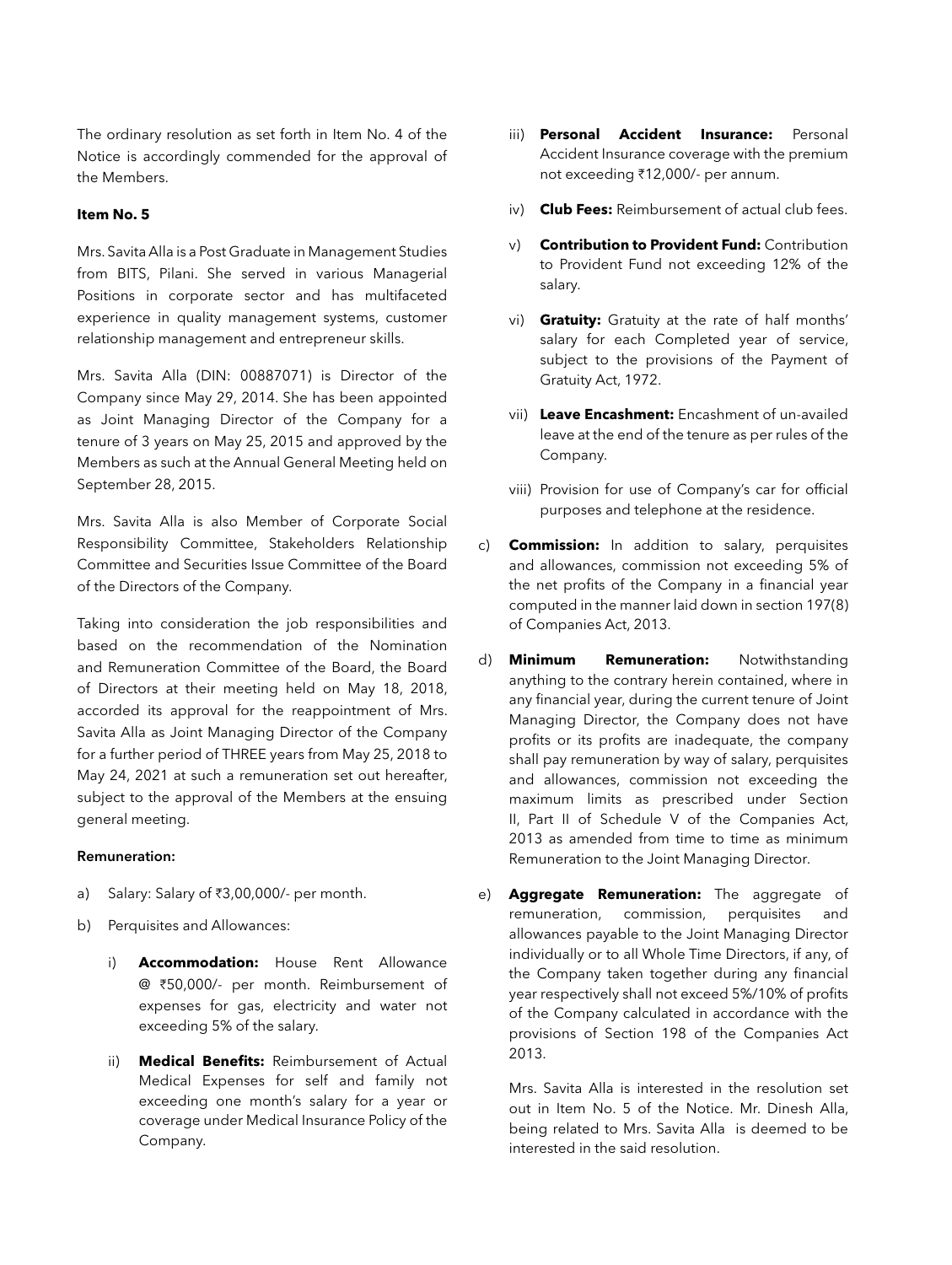The other relatives of Mrs. Savita Alla may be deemed to be interested in the said resolution of the Notice, to the extent of their shareholding, if any, in the Company.

Save and except the above, none of the other Directors/ Key Managerial Personnel of the Company and their relatives are, in any way, concerned or interested, financially or otherwise, in the resolution set out at Item No. 5 of the Notice.

The Board accordingly recommends the Ordinary Resolution set out in Item No. 5 of the Notice for approval of the Members.

By Order of the Board

Hyderabad **Deepa Dutta**

06.08.2018 Company Secretary

# **Instructions for Remote E-Voting Forming Part of Notice Convening 31st Annual General Meeting**

#### **E-voting**

Pursuant to Section 108 of the Companies Act, 2013, Rule 20 of the Companies (Management and Administration) Rules, 2014, including any statutory modification(s) or re-enactment thereof for the time being in force and Regulation 44 of SEBI (Listing Obligations and Disclosure Requirements) Regulations, 2015, ALPHAGEO (INDIA) LIMITED (the Company) is pleased to provide its shareholders remote e-voting facility to cast their votes electronically on all resolutions set forth in the Notice convening the 31<sup>st</sup> Annual General Meeting scheduled to be held on Friday, 14<sup>th</sup> September 2018 at 11.00 A.M. The remote e-voting facility is being provided by Karvy Computershare Private Limited (KCPL).

#### **E-voting Event Number and Timelines for Voting**

| <b>E-voting Event Number</b> | <b>Commencement of remote</b>    | End of remote e-voting           |  |
|------------------------------|----------------------------------|----------------------------------|--|
| (EVEN)                       | e-voting                         |                                  |  |
| 4062                         | 10 <sup>th</sup> September, 2018 | 13 <sup>th</sup> September, 2018 |  |
|                              | $(11:00 A.M.$ IST)               | $(5:00 P.M.$ IST)                |  |

The E-voting Event Number and the timelines of E-voting detailed below:

### **General Information:**

- i. Shareholders of the Company holding shares either in physical form or in dematerialised form, as on the cutoff date, may cast their vote electronically. The voting rights of the shareholders shall be ONE VOTE PER EQUITY SHARE registered in the name of the shareholder / beneficial owner **as on the cut-off date i.e. 4th September, 2018.**
- ii. Every shareholder requires User ID and Password/ Pin for casting their votes electronically. In case of physical folio, User ID will be EVEN number followed by folio number. In case of Demat account, User ID will be your DP ID and Client ID.
- iii. For Shareholders receiving Notice of AGM in physical form, the initial password will be intimated along with the Notice of Annual General Meeting and for Shareholders receiving Notice of AGM electronically, password will be provided in the email forwarding the electronic notice.
- iv. Any person who becomes a member of the Company after the dispatch of the Notice of the

AGM and holds shares as on the cut-off date may obtain PIN and Password by contacting Karvy Computershare Private Ltd.

- v. The Remote E- voting period commences on  $10<sup>th</sup>$ September 2018 (11.00 AM) and ends on 13<sup>th</sup> September 2018 (5.00 PM). During this period, Shareholder of the Company holding their shares either in physical form or in dematerialised form, as on the cut-off date 4<sup>th</sup> September, 2018, may cast their votes electronically. The E-voting module shall be disabled by Karvy for voting thereafter. Once the vote on a resolution is casted by the shareholders, the shareholders shall not be allowed to change it subsequently.
- vi. Shareholders who have not casted their votes electronically, may only cast their vote at the Annual General Meeting.
- vii. M/s. D. Hanumanta Raju & Co., Practicing Company Secretaries, Hyderabad will act as Scrutinizer for scrutinizing the E-voting process in a fair manner.
- viii. The scrutinizer shall, immediately after the conclusion of voting at the AGM, first counts the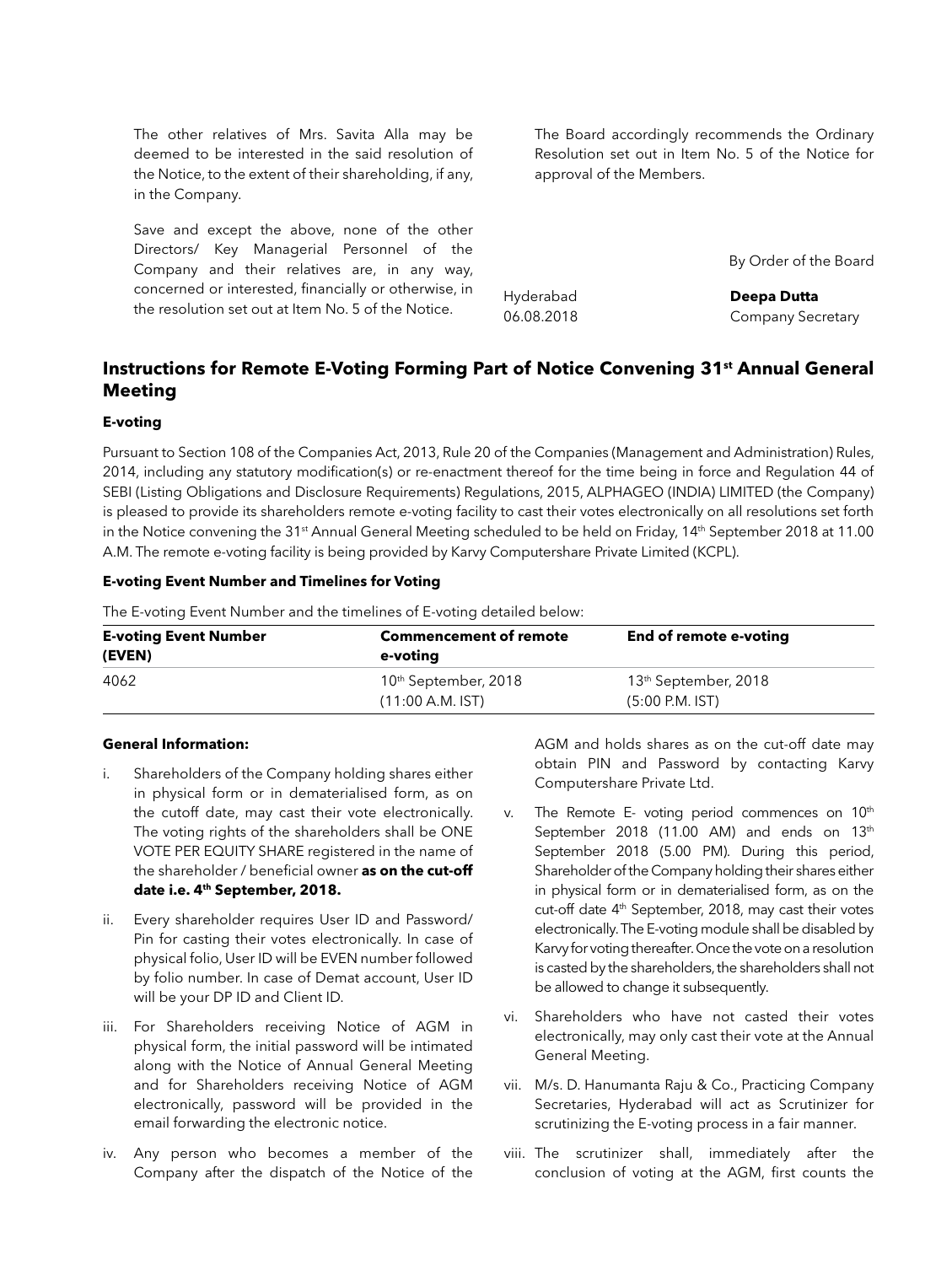votes cast at the meeting, thereafter unlock the votes cast through remote e-voting in the presence of at least two witnesses, not in employment of the company and make a Consolidated Scrutinizer's Report of the votes cast in favour or against, if any of each of the resolutions set forth in the Notice of the Annual General Meeting, not later than 48 hours of the conclusion of the meeting, to the Chairman of the Meeting or a person authorised by him in writing who shall countersign the same.

- ix. Resolutions shall be deemed to the passed on the date of AGM subject to receipt of requisite number of votes in favour of Resolutions.
- x. The results of voting along with the scrutinizer's report shall be placed on the website of the Company www.alphageoindia.com and on Karvy's website https://evoting.karvy.com and shall be intimated to the stock exchanges immediately after declaration of results by the Chairman or by a person authorised by him.

#### **Instruction and Step for E-Voting:**

Shareholders are requested to read the instructions/steps detailed below before exercising/casting their vote:

- i. Launch internet browser by typing the URL: https:// evoting.karvy.com.
- ii. Enter the login credentials (i.e. User ID and password/ Pin). However, if you are already registered with Karvy for e-voting, you can use your existing User ID and Password/Pin for casting your vote.
- iii. After entering these details appropriately, click on "LOGIN".
- iv. You will now reach password change Menu wherein you are required to mandatorily change your password. The new password shall comprise of minimum 8 characters with at least one upper case (A- Z), one lower case (az), one numeric value (0-9) and a special character (@,#,\$, etc.,). The system will prompt you to change your password and update your contact details like mobile number, email ID etc. on first login. You may also enter a secret question and answer of your choice to retrieve your password in case you forget it. It is strongly recommended that you do not share your password with any other person and that you do not share your password with any other person and that you take utmost care to keep your password confidential.
- v. You need to login again with the new credentials.
- vi. On successful login, the system will prompt you to select the E- Voting "EVEN" i.e., Alphageo (India) Limited.
- vii. On the voting page, enter the number of shares (which represents the number of votes) as on the Cut-off Date under "FOR / AGAINST" or alternatively, you may partially enter any number in "FOR" and partially "AGAINST" but the total number in "FOR / AGAINST" taken together not exceeding your total shareholding as mentioned herein above. You may also choose the option ABSTAIN. If the shareholder does not indicate either "FOR" or "AGAINST" it will be treated as "ABSTAIN" and the shares held will not be counted under either head.
- viii. Shareholders holding multiple folios / Demat accounts shall choose the voting process separately for each folio /Demat accounts.
- ix. Voting has to be done for each item of the notice separately. In case you do not desire to cast your vote on any specific item it will be treated as abstained.
- x. You may then cast your vote by selecting an appropriate option and click on "Submit". A confirmation box will be displayed. Click "OK" to confirm else "CANCEL" to modify. Once you have voted on the resolution, you will not be allowed to modify your vote. During the voting period, Members can login any number of times till they have voted on all the Resolution(s).
- xi. Corporate / Institutional Members (i.e. other than Individuals, HUF, NRI etc.,) are also required to send scanned certified true copy (PDF Format) of the Board Resolution / Authority Letter etc., together with attested specimen signature(s) of the duly authorised representative(s), to the Scrutinizer at email Id: dhr300@gmail.com with a copy marked to evoting@karvy.com. The scanned image of the above mentioned documents should be in the naming format "Alphageo (India) Limited 31st Annual General Meeting".
- xii. Once the vote on a resolution is cast by a Member, the Member shall not be allowed to change it subsequently. Further, the Members who have cast their vote electronically shall not be allowed to vote again at the Meeting.
- xiii. In case of any queries, you may refer Help & Frequently Asked Question (FAQs) section of https://evoting.karvy.com (Karvy Website) or call KCPL on Toll Free No.1800 3454 001 or email: evoting@karvy.com.

By Order of the Board

Hyderabad **Deepa Dutta** 06.08.2018 Company Secretary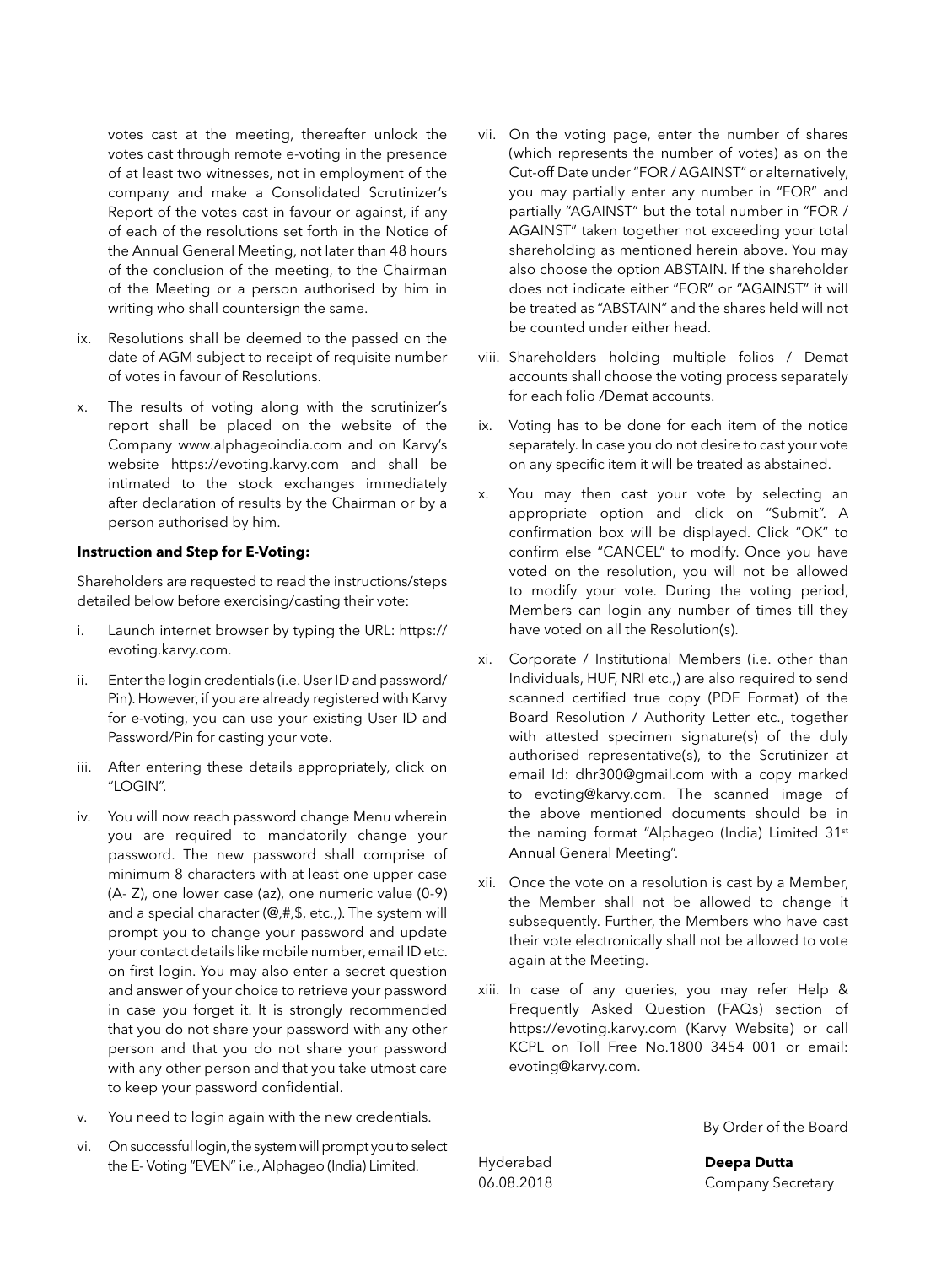

CIN: L74210TG1987PLC007580

**Regd. Office:** 802, Babukhan Estate, Basheerbagh, Hyderabad – 500001 Corporate Office: 1<sup>st</sup> Floor, Plot No.1, Sagar Society, Road No.2, Banjara Hills, Hyderabad 500034 **Tel:** 040-23550502/503, **Fax:** 040-23550238, **Email:** info@alphageoindia.com **Website:** www.alphageoindia.com

# **Attendance Slip**

**(Please fill Attendance Slip and hand it over at the entrance of the Meeting Hall)**

Regd. Folio. No./ DP ID & Client ID\*:

No. of Equity Shares held

Name of Shareholder

Name of Proxy

I/We hereby record my/our presence at the 31<sup>st</sup> Annual General Meeting of the Alphageo (India) Limited, held on Friday, 14th September 2018 at 11.00 AM at Sundarayya Vignana Kendram, 1-8-1/B/25 A, Baghlingampally, Hyderabad – 500 044.

\_\_\_\_\_\_\_\_\_\_\_\_\_\_\_\_\_\_\_\_\_\_\_\_\_\_\_\_ \_\_\_\_\_\_\_\_\_\_\_\_\_\_\_\_\_\_\_\_\_\_\_\_\_\_\_

### **SIGNATURE OF THE MEMBER OR THE PROXY ATTENDING THE MEETING**

If Member, Please sign here **If Proxy, Please sign here** If Proxy, Please sign here

\*Applicable for investors holding shares in electronic form.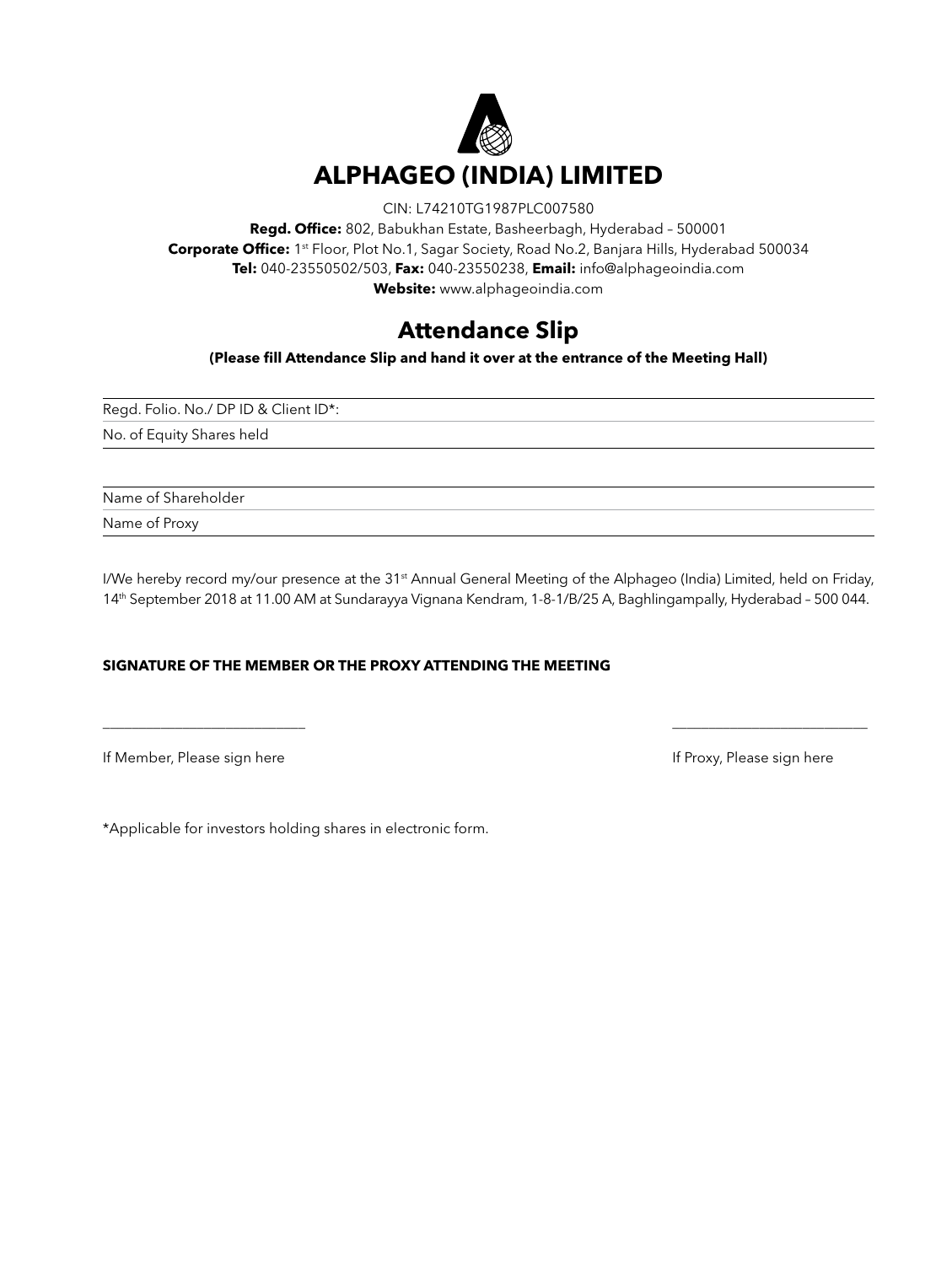

CIN: L74210TG1987PLC007580 **Regd. Office:** 802, Babukhan Estate, Basheerbagh, Hyderabad – 500001 Corporate Office: 1st Floor, Plot No.1, Sagar Society, Road No.2, Banjara Hills, Hyderabad 500034 **Tel:** 040-23550502/503, **Fax:** 040-23550238, **Email:** info@alphageoindia.com **Website:** www.alphageoindia.com

# **Route Map of venue of 31st Annual General Meeting**

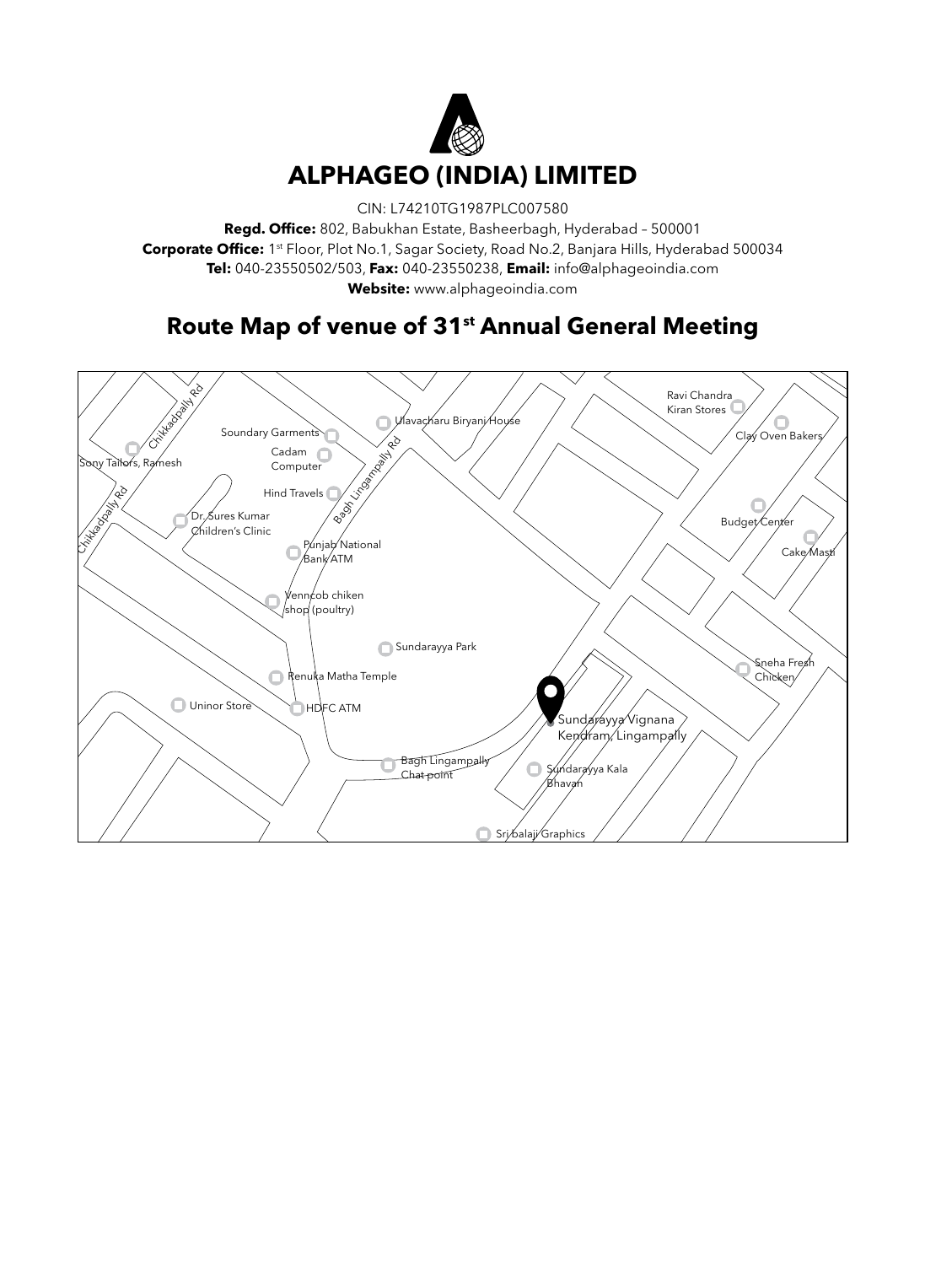

CIN: L74210TG1987PLC007580

**Regd. Office:** 802, Babukhan Estate, Basheerbagh, Hyderabad – 500001 Corporate Office: 1<sup>st</sup> Floor, Plot No.1, Sagar Society, Road No.2, Banjara Hills, Hyderabad 500034 **Tel:** 040-23550502/503, **Fax:** 040-23550238, **Email:** info@alphageoindia.com **Website:** www.alphageoindia.com

## **31st Annual General Meeting – September 14, 2018**

# **Proxy Form**

Pursuant to Section 105(6) of the Companies Act, 2013 and rule 19(3) of the Companies (Management and Administration) Rules, 2014

| $1_{\cdot}$           |  |  |  |  |  |  |
|-----------------------|--|--|--|--|--|--|
|                       |  |  |  |  |  |  |
|                       |  |  |  |  |  |  |
| $\mathcal{P}_{\cdot}$ |  |  |  |  |  |  |
|                       |  |  |  |  |  |  |
|                       |  |  |  |  |  |  |
| 3.                    |  |  |  |  |  |  |
|                       |  |  |  |  |  |  |
|                       |  |  |  |  |  |  |

as my/our proxy to attend and vote (on a poll) for me/us and on my/our behalf at the 31<sup>st</sup> Annual General Meeting of the Company, to be held on Friday, 14<sup>th</sup> September 2018 at 11.00 A.M. at Sundarayya Vignana Kendram, 1-8-1/B/25 A, Baghlingampally, Hyderabad-500 044 and at any adjournment thereof in respect of such resolutions as are indicated below: